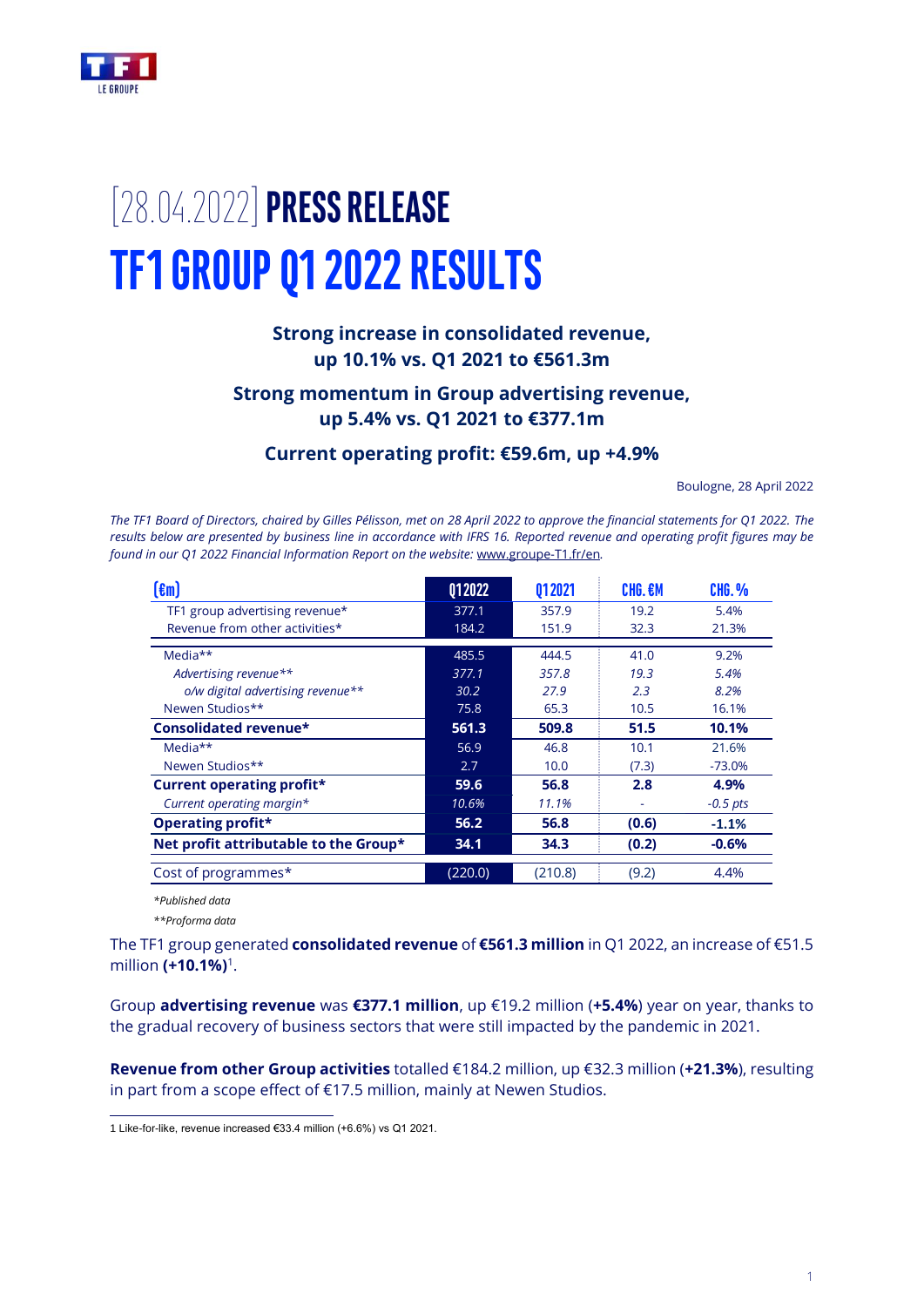

**Current operating profit** came to **€59.6 million**<sup>2</sup> , up €2.8 million year on year (+4.9%). **Group current operating margin was 10.6%,** down slightly on Q1 2021 (11.1%).

**Operating profit** came to €56.2 million, after €3.4 million of non-recurring expenses relating to the proposed merger between TF1 and M6.

**Attributable net profit** was **€34.1 million**, stable overall compared with last year.

## **Analysis by business line**

## **Media**

— *Audience ratings***<sup>3</sup>**

In Q1 2022, **average daily viewing time was 3 hours and 32 minutes among individuals aged 4 and over**, down 9% compared with Q1 2021, still impacted by the COVID-19 crisis. **The figure was stable overall compared with Q1 2019** (3 hours and 38 minutes).

The decrease in daily viewing time was offset by the development of new content consumption forms, to which the TF1 group plans to respond through the non-linear services it has developed. **MYTF1 MAX**, launched in November 2021, is a set of additional paid services rounding out the SVOD range on the **Salto** platform.

In a competitive environment marked by major political and geopolitical developments, which benefit 24-hour news channels, the group has maintained its *leadership* (**33.1%** among W<50PDM<sup>4</sup> , down 0.6 points, and **29.8%** among individuals aged 25-49, also down 0.6 points) and continues to attract the majority of the French population through a *premium* offering successful with all targets and across all content categories:

- The status, more than ever, as the go-to channel for news, as demonstrated through political shows in March in the run-up to the 2022 presidential election, including *La France face à la guerre*, followed by 4.3 million viewers and *Partie de campagne l'invité.e*, which attracted up to 6.8 million viewers. The *journal de 20h* sustained its leadership position, averaging 5.8 million viewers;
- **Iconic entertainment shows** with high ratings, including *Les Enfoirés* (8.4 million viewers, 52% audience share among W<50PDM), *Koh Lanta* (a high of 5.7 million viewers, 41.5% share of W<50PDM) and *Quotidien* (a high of 2.3 million viewers);
- **A strong range of French drama programmes,** such as the series *Balthazar* (up to 6.9 million viewers, 27% share of W<50PDM);
- **Movies**, with an impressive performance by *Qu'est-ce qu'on a encore fait au bon dieu?*, which drew 7.8 million viewers, for a 43% share of W<50PDM.

<sup>2</sup> Current operating profit after leases (excluding the impact of IFRS 16) for Q1 2022 was €58.8 million, up €2.8 million year-on-year.

<sup>&</sup>lt;sup>3</sup> TV viewing figures from Médiamétrie over one year.

<sup>4</sup> Women aged under 50, purchasing decision-makers.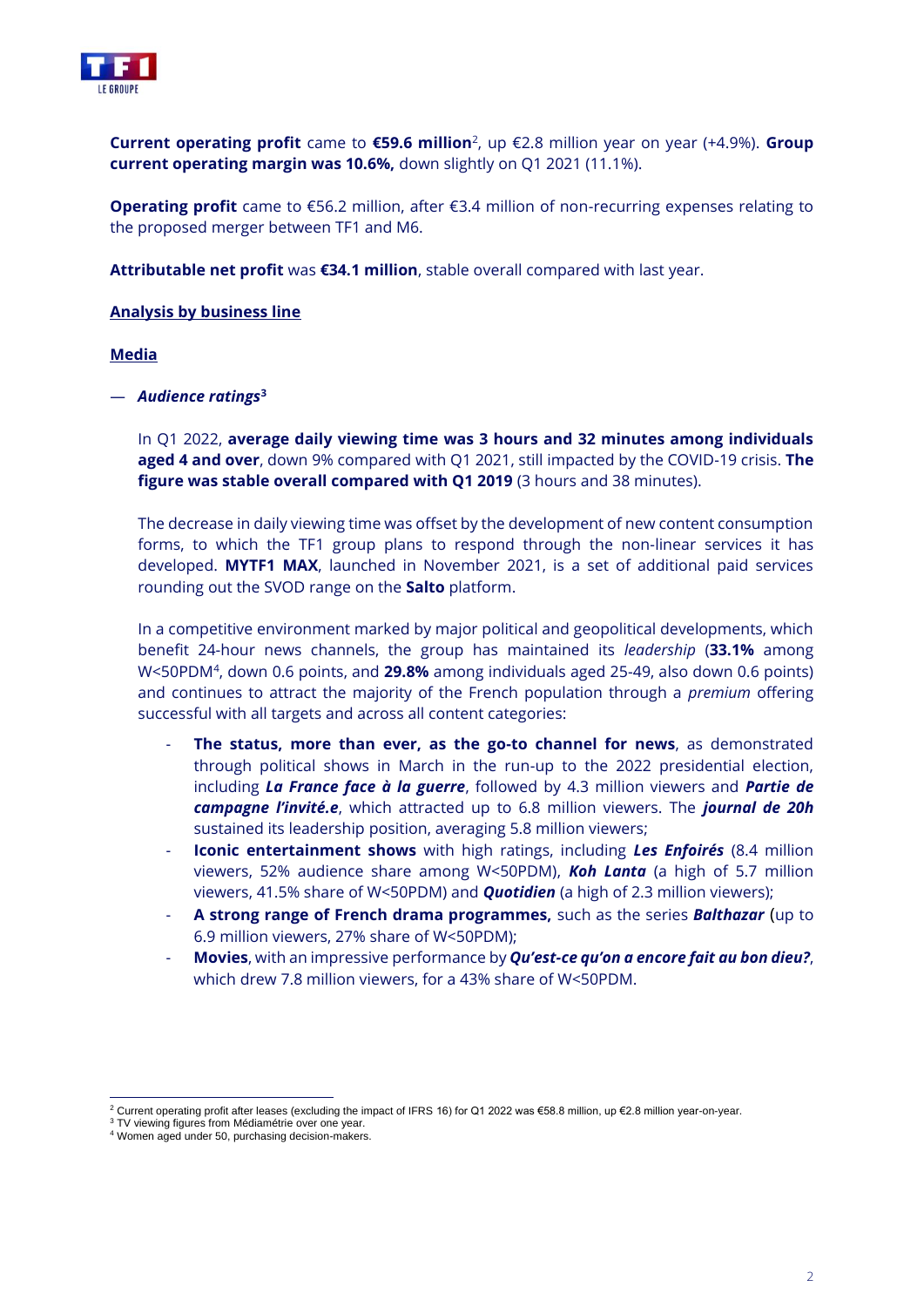

- **Revenue for the Media segment reached €485.5 million, an increase of €41.0 million (+9.2%).**
	- The **Media segment generated advertising revenue** of €377.1 million in Q1 2022, up 5.4%, consistent with the strong momentum shown in late 2021. The performance was underpinned by the gradual return of certain advertising sectors, such as cosmetics and travel/tourism, and was also fuelled by the ad sales house's work on boosting value through supplementary offerings, mainly in targeting. **Digital advertising revenue** amounted to €30.2 million, up €2.3 million compared with end-March 2021 (8.2%), driven mainly by MyTF1;
	- **Revenue from other Media segment activities** increased €21.7 million year on year (+25.0%) on growth in the entertainment and distribution businesses.
- **The TF1 group's cost of programmes totalled €220.0 million**, for a year-on-year increase of €9.2 million. Through these controlled re-investments, the group was able to cater to demand from advertisers and maintain an offering of high-ratings programmes in news, French drama and entertainment alike.
- **The Media segment reported current operating profit of €56.9 million**, a year-on-year rise of €10.1 million, generating a current operating margin **of 11.7% (up 1.2 point from 2021 and 2.1 points from 2020).**

# **Newen Studios<sup>5</sup>**

— **The Newen Studios segment posted revenue of €75.8 million in first-quarter 2022, up 16.1% year on year.** 

Newen Studios continued to expand internationally in the first three months, bolstered in particular by the contributions of the Izen studio in Spain and the Flare studio in Germany acquired in 2021.

Several projects were confirmed at the start of the year, including two productions ordered by international platforms from the Dutch studio Tuvalu, *Nemesis* for Disney+ and *The Hunt for*  Jasper S. for Viaplay. These orders, added to those made in 2021 with Newen's European subsidiaries, demonstrate the group's know-how and ability to respond to positive trends in demand.

After Q1 2021 was boosted by a catch-up effect and more deliveries than usual for the start of the year, Newen Studios returned in Q1 2022 to a level of revenue and profitability consistent with the seasonal nature of its business.

— **The business line reported current operating profit of €2.7 million,** down vs Q1 2021. The segment's current operating margin was 3.6%.

<sup>5</sup> At end-March 2022, the Games businesses (TF1 Games and Dujardin) sold in April 2022 were kept in the Newen Studios segment.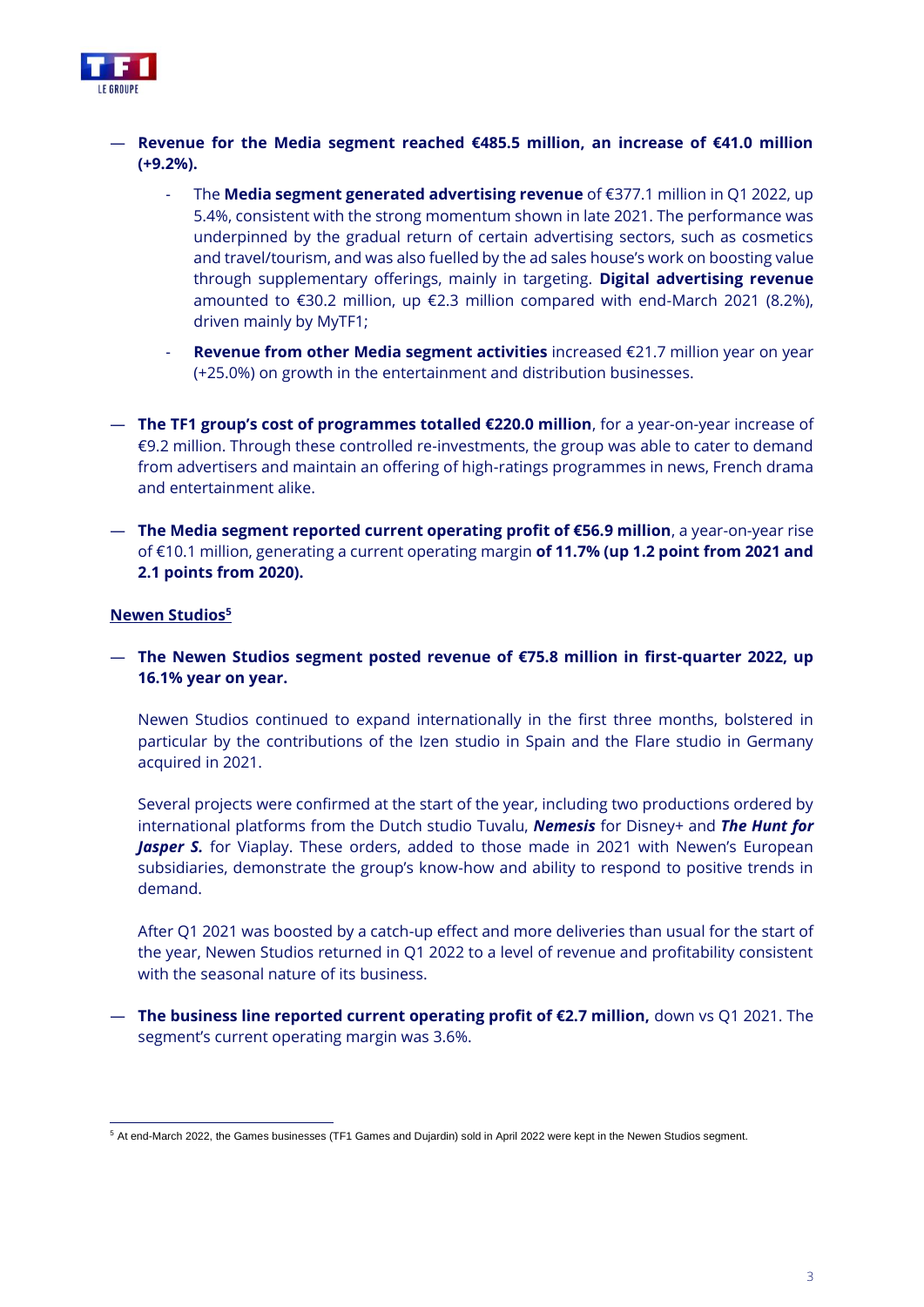

# **Financial position**

Shareholders' equity attributable to the Group was €1,797.5 million at 31 March 2022 out of a balance sheet total of €3,803.4 million.

**Free cash flow after changes in the TF1 group's operating WCR amounted to €191.6 million,**  compared with €67.0 million at end-March 2021.

**The TF1 group posted a net cash position of €379.4 million at 31 March 2022**, compared with €198.5 million at end-December 2021.

# **Non-financial performance**

**The TF1 group distinguished itself once again** in Q1 2022 **with several initiatives striving for a more sustainable, inclusive and environmentally respectful society**.

In support of the Ukrainian people and in response to the **humanitarian emergency**, the TF1 group joined forces with the Fondation de France charity organisation to launch a large-scale appeal for donations across all its channels (backed by well-known TF1 personalities, "Ukrainian Solidarity" section on 1 o'clock news bulletin on 11 March, etc.).

In March the group presented **the second** *Expertes à la Une* **session**. Bringing together experts from sectors such as health, medical research, justice, police, AI and entrepreneurship, the programme aims to increase the proportion of female experts in news bulletin on TF1 and LCI. The representation of women in TF1's new programmes (1 o'clock, 8 o'clock and weekend news) was 44% in 2021.

# **Governance**

The Board of Directors noted the resignation of Laurence Danon Arnaud from her TF1 Directorship, effective from the close of the Annual General Meeting of 14 April 2022, as the independence criterion relating to her term of office would no longer be respected starting in July 2022. The Board thanked her for her commitment and contribution to the work of the Board since July 2010 and that of the Audit Committee since June 2015.

The Board of Directors noted the renewal of the Directorships of Gilles Pélisson and Olivier Roussat and the reappointment as Independent Director of Marie Pic-Pâris Allavena at the Annual General Meeting of 14 April 2022. It also noted the appointment of Orla Noonan as Independent Director and Sophie Leveaux and Farida Fekih as Employee Representative Directors at the Annual General Meeting of 14 April 2022.

The TF1 Board of Directors is comprised of 50% of female Directors and three female Independent Directors, for a proportion of 37.5%<sup>6</sup>.

 $6$  The two female Employee Representative Directors and the female Shareholding Employee Representative Director are not factored into the calculation of the percentages (Article 9.3 of the Afep/Medef Code, January 2020).